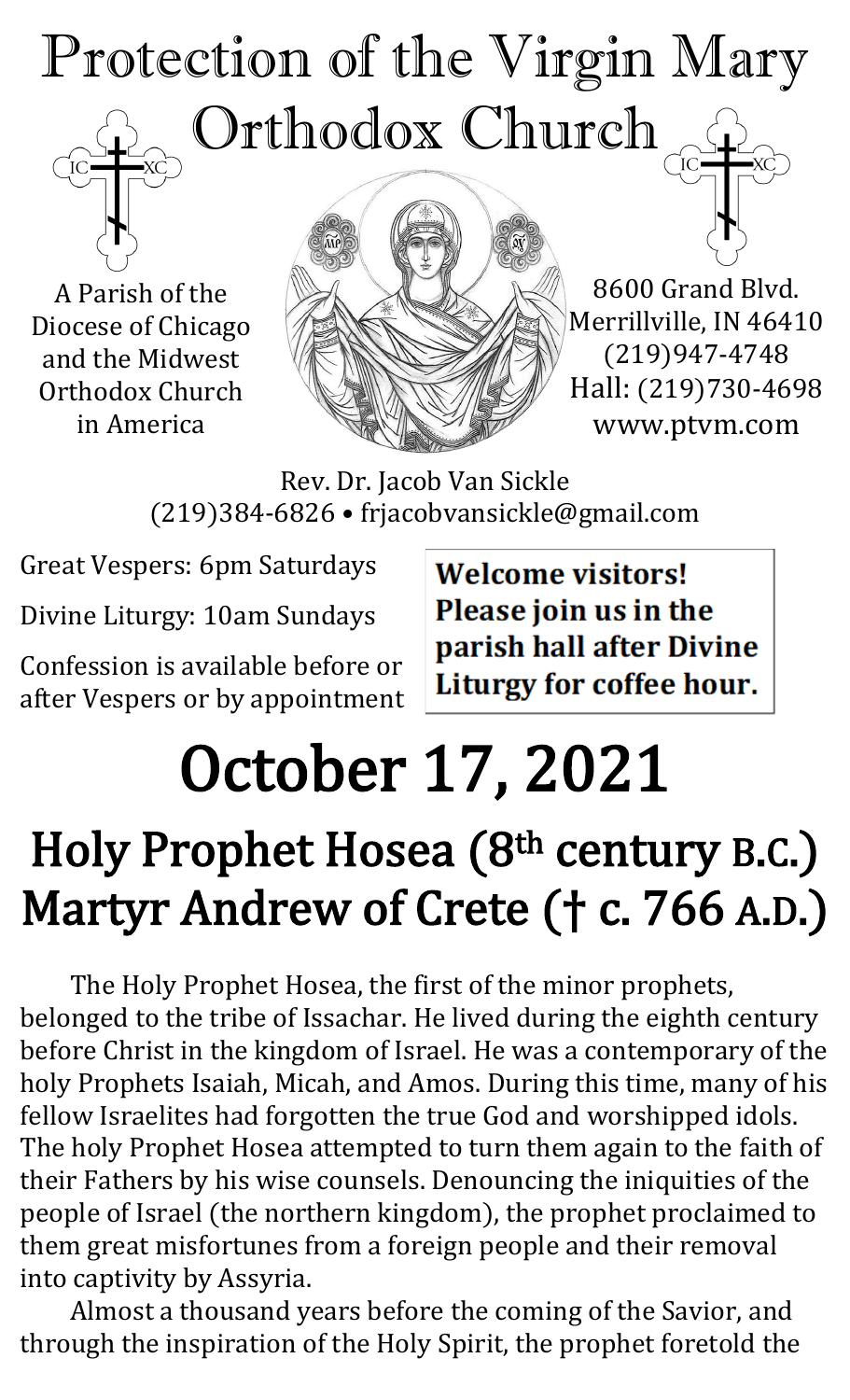end of sacrificial offerings and of the priesthood of Aaron (Hos. 3:4- 5), and that the knowledge of the True God would spread through all the earth (Hos. 2:20-23). Hosea spoke also about Christ, how He would return from out of Egypt (Hos. 11:1; compare Mt. 2:15), that He would be resurrected on the third day (Hos. 6 and especially Hos. 6:2; compare with 1 Cor.15:4), and that He would conquer death (Hos.13-14. Compare 1 Cor.15:54-55).

The prophesies of Saint Hosea are included in the book that bears his name. The prophetic service of Saint Hosea continued for more than sixty years. The God-inspired prophet died in deep old age, having devoted all his life to fulfilling the Will of God.

# HYMNS OF THE DAY

#### Tone 8 – Resurrectional Troparion

You descended from on high, O Merciful One! You accepted the three day burial to free us from our sufferings!// O Lord, our Life and Resurrection, glory to You!

#### Tone 4 – Patronal Troparion

Today the faithful celebrate the feast with joy, illumined by your coming, O Mother of God. Beholding your pure image we fervently cry to you: Encompass us beneath the precious veil of your protection. Deliver us from every form of evil by entreating Christ, your Son and our God// that He may save our souls.

#### Tone 2 – Troparion of the Holy Prophet Hosea

We celebrate the memory of Your prophet Hosea, O Lord; through him we beseech You:// "Save our souls!"

# Tone 4 – Troparion of St. Andrew

Trained in asceticism on the mountain, with the weapon of the Cross you destroyed the spiritual assaults of the hostile powers, O all-blessed one. Again you bravely prepared for combat and slew Copronymus with the sword of faith;// for both struggles you have been crowned by God, monk-martyr Andrew of eternal memory.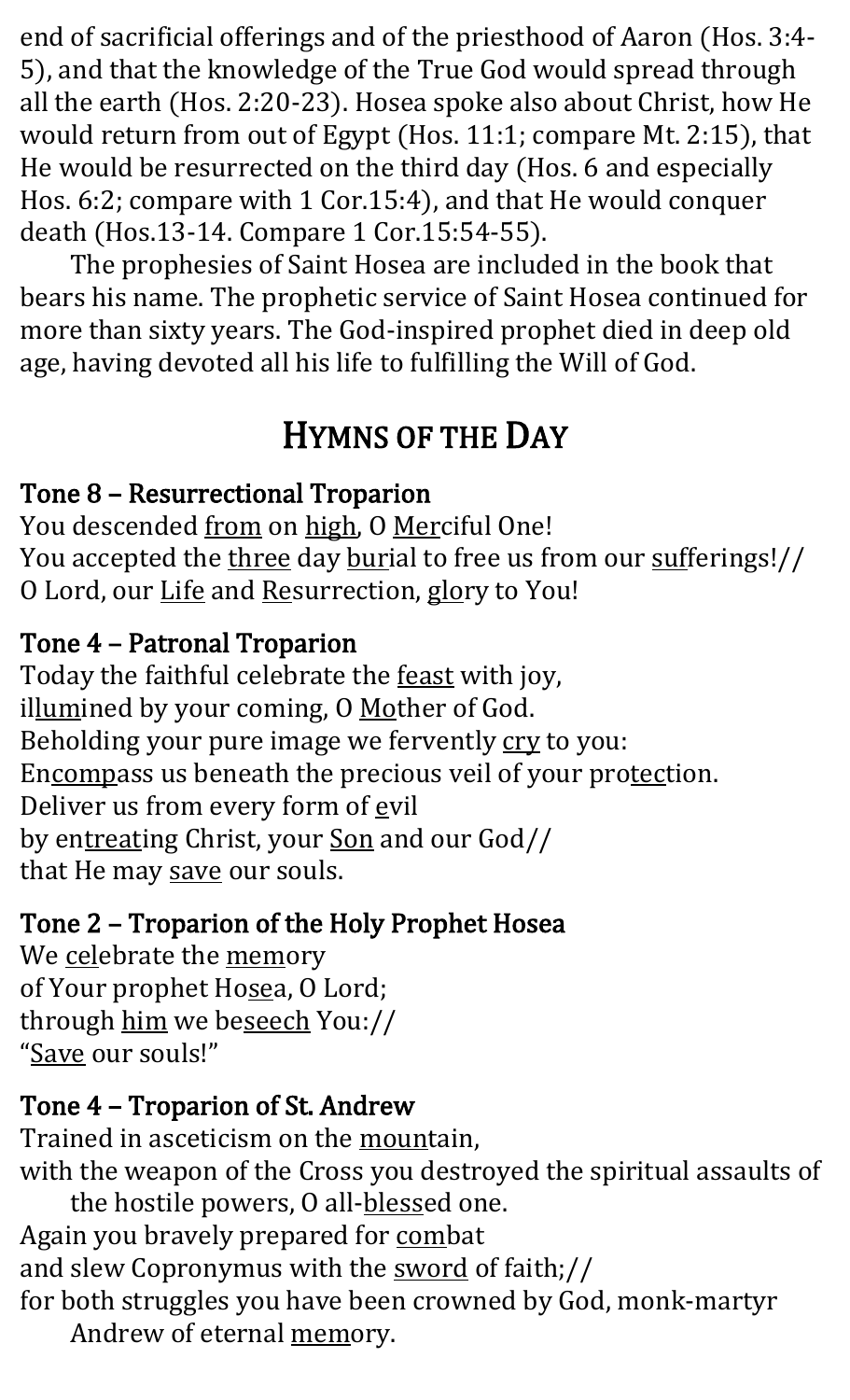#### Tone 8 – Resurrectional Kontakion

By rising from the tomb You raised the dead and resurrected Adam. Eve exults in Your Resurrection,//

and the world celebrates Your rising from the dead, O greatly Merciful One!

#### Tone 4 – Kontakion of the Prophet Hosea

The Son Who shone forth from the Father was ineffably born, two-fold in nature, of a woman. Having beheld Him, we do not deny the image of His form, but depict it piously and revere it faithfully. Thus, keeping the True Faith,// the Church venerates the icon of Christ Incarnate.

#### Tone 3 – Kontakion of St. Andrew

Today the **Queen** of cities celebrates the radiant feast of your light-bearing memory, and invites every city and country to join her. She rejoices for she has gained a great treasure:// your body which sustained many struggles, martyr Andrew, beacon of Orthodoxy.

#### Tone 3 – Patronal Kontakion

Today the Virgin stands in the midst of the Church, And with choirs of saints she invisibly prays to God for us. Angels and bishops worship. Apostles and prophets rejoice together,// Since for our sake she prays to the eternal God.

# SCRIPTURE READINGS

#### Tone 8 – Sunday Prokeimenon (Psalm 75)

Pray and make your vows / before the Lord, our God!

### Epistle: 2 Corinthians 6.16 – 7.1

Brethren: What agreement has the temple of God with idols? For you are the temple of the living God. As God has said: "I will dwell in them and walk among them. I will be their God, and they shall be My people." Therefore, "'Come out from among them and be separate,' says the Lord. 'Do not touch what is unclean, and I will receive you. I will be a Father to you, and you shall be My sons and daughters,' says the Lord Almighty." Therefore, having these promises, beloved, let us cleanse ourselves from all filthiness of the flesh and spirit, perfecting holiness in the fear of God.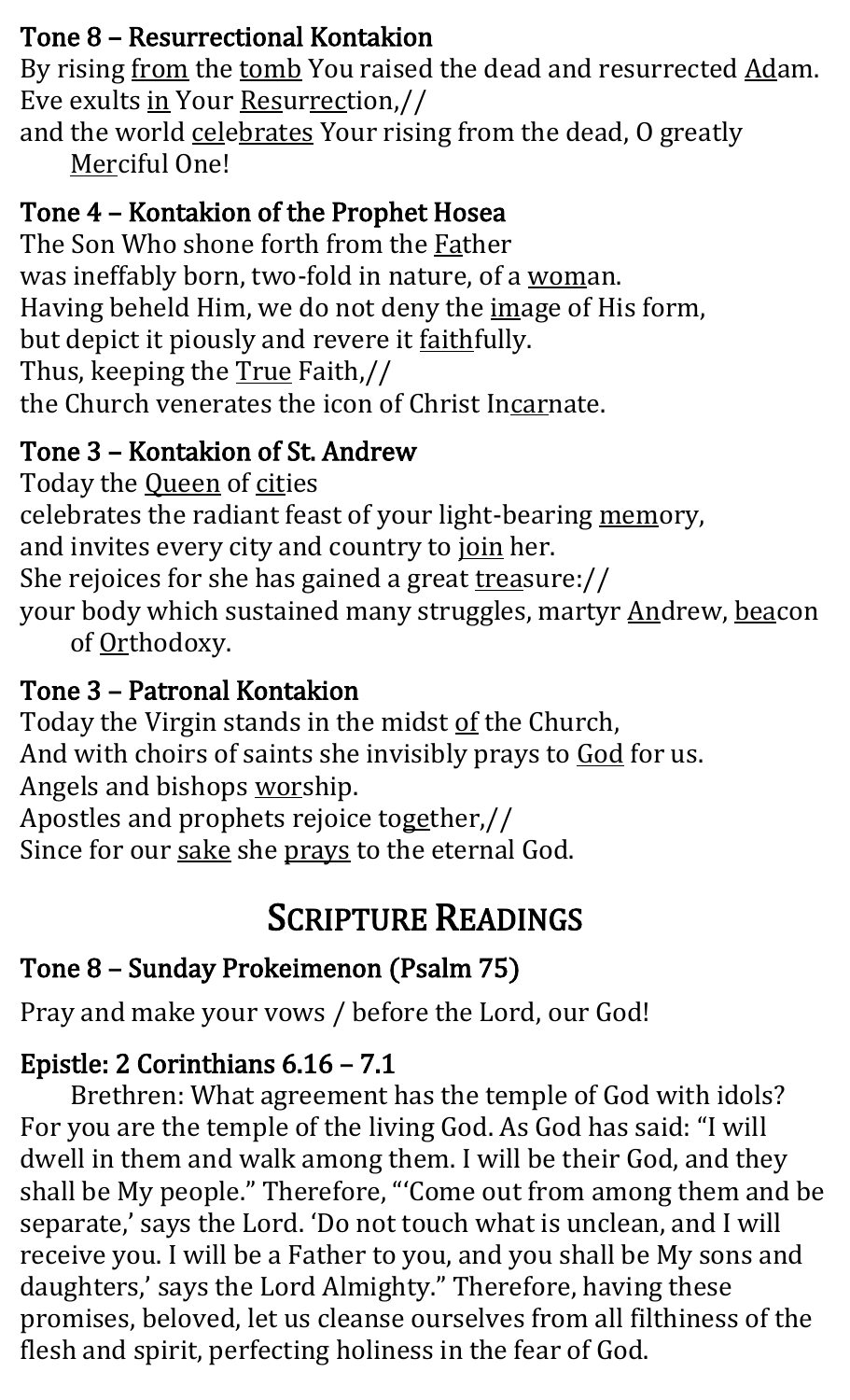#### Gospel: Luke 8.5-15

The Lord told this parable: "A sower went out to sow his seed. And as he sowed, some fell by the wayside; and it was trampled down, and the birds of the air devoured it. Some fell on rock; and as soon as it sprang up, it withered away because it lacked moisture. And some fell among thorns, and the thorns sprang up with it and choked it. But others fell on good ground, sprang up, and yielded a crop a hundredfold."

When He had said these things He cried, "He who has ears to hear, let him hear!"

Then His disciples asked Him, saying, "What does this parable mean?"

And He said, "To you it has been given to know the mysteries of the kingdom of God, but to the rest it is given in parables, that 'Seeing they may not see, And hearing they may not understand.'

Now the parable is this: The seed is the word of God. Those by the wayside are the ones who hear; then the devil comes and takes away the word out of their hearts, lest they should believe and be saved. But the ones on the rock are those who, when they hear, receive the word with joy; and these have no root, who believe for a while and in time of temptation fall away. Now the ones that fell among thorns are those who, when they have heard, go out and are choked with cares, riches, and pleasures of life, and bring no fruit to maturity. But the ones that fell on the good ground are those who, having heard the word with a noble and good heart, keep it and bear fruit with patience.

### WE REMEMBER IN PRAYER

N.Dep. Gordon McCune Archpr. Anastasy Richter Ev.Mem. Kraina Christoff ('61) Konstantia Acmizow ('91)

| Health & Salv.  | Pr. Christopher | Julia        |
|-----------------|-----------------|--------------|
| Archpr. Peter   | Mat. Jennifer   | Tom          |
| Archpr. Moses   | Andrew          | Tina         |
| Mat. Margaret   | Gideon          | Jennifer     |
| Mat. Anne       | Dn. Nicholas    | Gail         |
| Mat. Trudi      | Sophia          | <b>Stacy</b> |
| Michal          | Kevin           | Jeramie      |
| Annika          | Jon             | Olivia       |
| Sarah           | Tanya           | Parker       |
| Archpr. Michael | Jovan           | Christine    |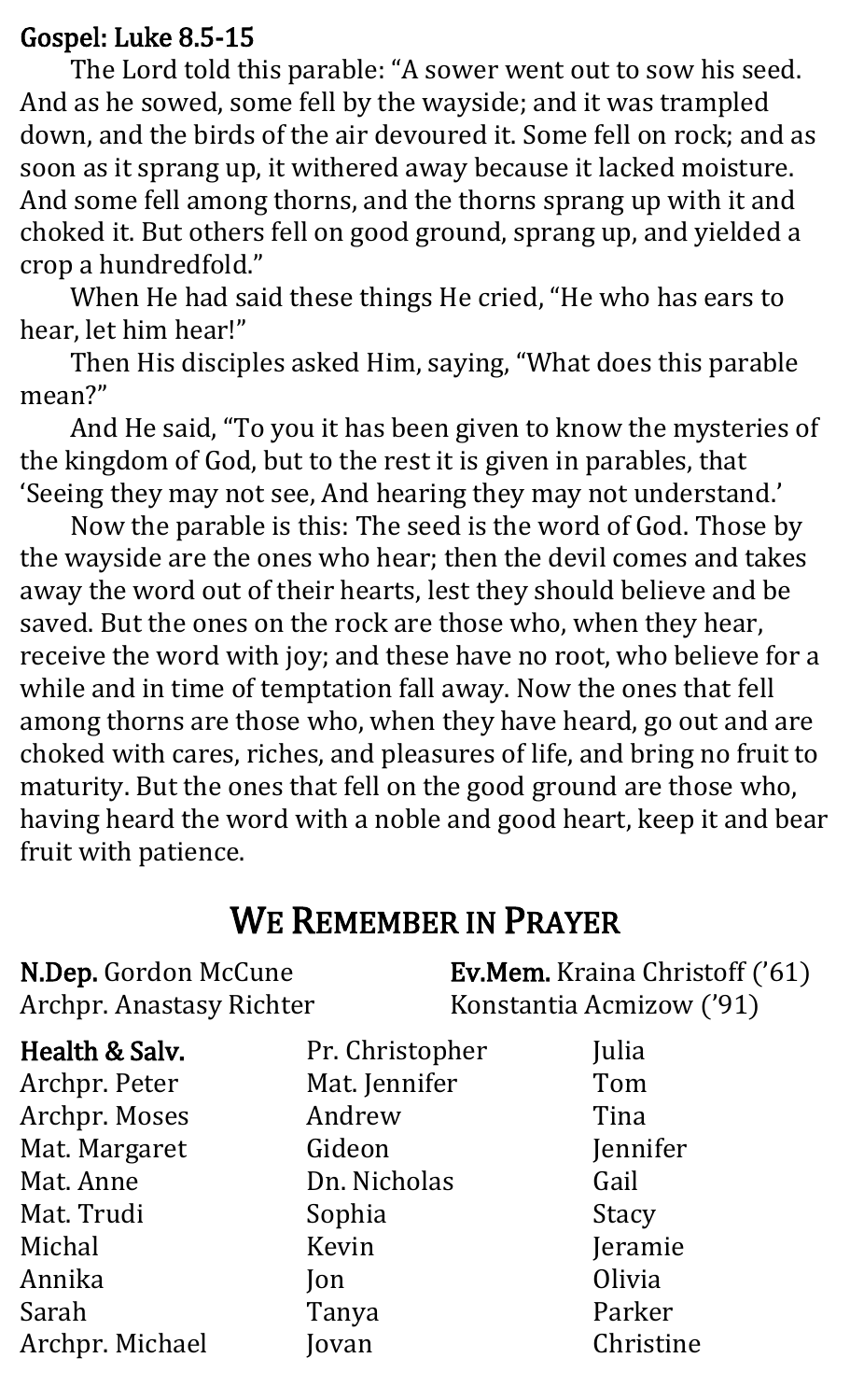| Larry          | Jon        | Cindy          |
|----------------|------------|----------------|
| Rollie         | Zoey       | Daniel         |
| Joseph         | Dominic    | Laura          |
| Nadia          | Declan     | Dorothy        |
| <b>Brendan</b> | Hudson     | Vasiliy        |
| Tanya          | Ayden      | William        |
| Christopher    | Hyland     | Wanda          |
| Nina           | Jason      | Cindy          |
| Renee          | Ted        | Mary           |
| Carissa        | James      | Linda          |
| Cynthia        | Pamela     | Ivanka         |
| John           | Erin       | Susan          |
| Olga           | Alexander  | Denise         |
| Mark           | Ronald     | Valerie        |
| Jerry          | Theodore   | Jeffrey        |
| Michael        | Robert     | Aaron          |
| Anthony        | Craig      | William        |
| Daryl          | Chuck      | Jamie          |
| Diane          | Scott      | Karen          |
| Carla          | Mark       | Dale           |
| Susan          | Christine  | Jack           |
| Timothy        | Dale       | Joyce          |
| William        | Pauline    | Junia          |
| Paul           | Mary       | Anna           |
| Joseph         | Timothy    | Sandra         |
| Linda          | Lisa       | Linda          |
| Claudia        | Lois       | Stephen        |
| Elizabeth      | Michael    | Megan          |
| Snezana        | Janice     | Ryan           |
| Nathan         | Ken        | Carol          |
| Kara           | Debbie     | N.Ill. Emmalee |
| Christine      | Jacqueline |                |

\*If you know someone who needs prayer, please give their name to Fr Jacob

# ANNOUNCEMENTS

Congratulations to the Newly Illumined Emmalee Pavleski, her father Carl and her godmother Mat. Jenna!

For Bible Study this Wednesday, read 4 Kingdoms (2 Kings) 11-14.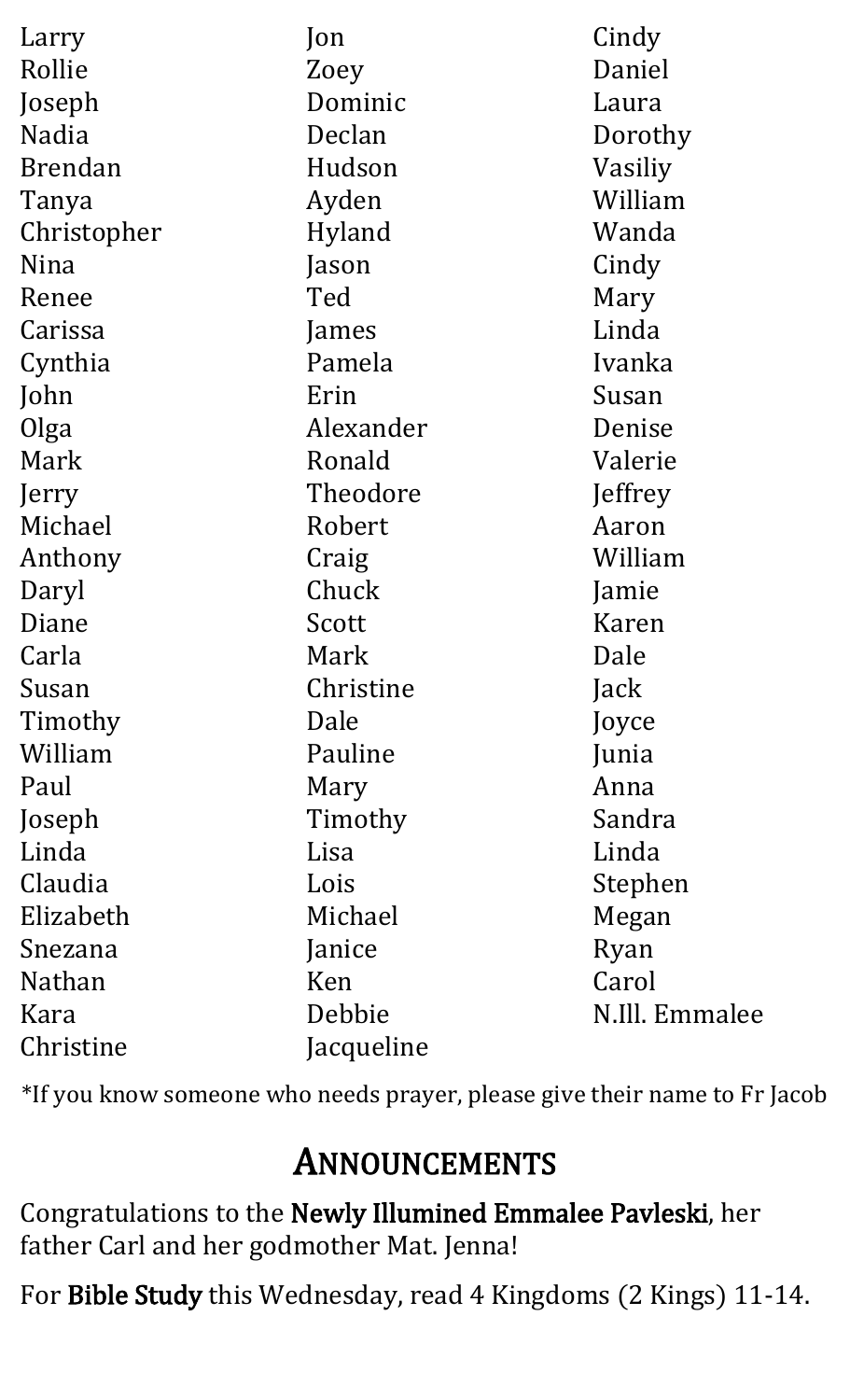This Saturday, the Saturday before the feast of St. Demetrius the Great Martyr (a soldier-Saint celebrated on Oct. 26), is kept as a Memorial Day in Russian Orthodox tradition. It was established in the year 1380 originally to commemorate the soldiers who died freeing Russia from Muslim Tatar rule. It has since become a day on which to remember all of our departed loved ones. We will serve a Memorial Liturgy at St. Mary's cemetery chapel at 10am. Bring the names of your departed loved ones for commemoration.

#### Mark your calendars:

- Oct 19: Hall committee meeting @ 6pm Parish Council meeting @ 7pm
- Oct 20: Bible Study @ 7pm
- Oct 21: Faith Enrichment @ 10am
- Oct 22: Blood Drive @ 12pm
- Oct 23: Memorial Saturday Divine Liturgy at St. Mary's Cemetery Chapel @ 10am

Last week's gifts to the Lord: \$4,849

# Opening Address of Archbishop Paul to the 60<sup>th</sup> Midwest Diocesan Assembly (abridged; his full address may be found at www.domoca.org)

Dear Clergy and Lay Delegates of the Assembly,

Glory to Jesus Christ!

At that time the disciples came to Jesus, saying, "Who is the greatest in the kingdom of heaven?" And calling to him a child, he put him in the midst of them, and said, "Truly, I say to you, unless you turn and become like children, you will never enter the kingdom of heaven. (Matthew 18:1-3)

I don't want to dwell on the Pandemic in this address, but it is clear that it has affected us. How do we get to point we can experientially, and not intellectually realize our unity in Christ? We have all been baptized into Him. I began with these words from Matthew because they offer us a way forward.

What is it about a child that caused our Lord to state we need to become like children if we wish to enter the Kingdom of Heaven?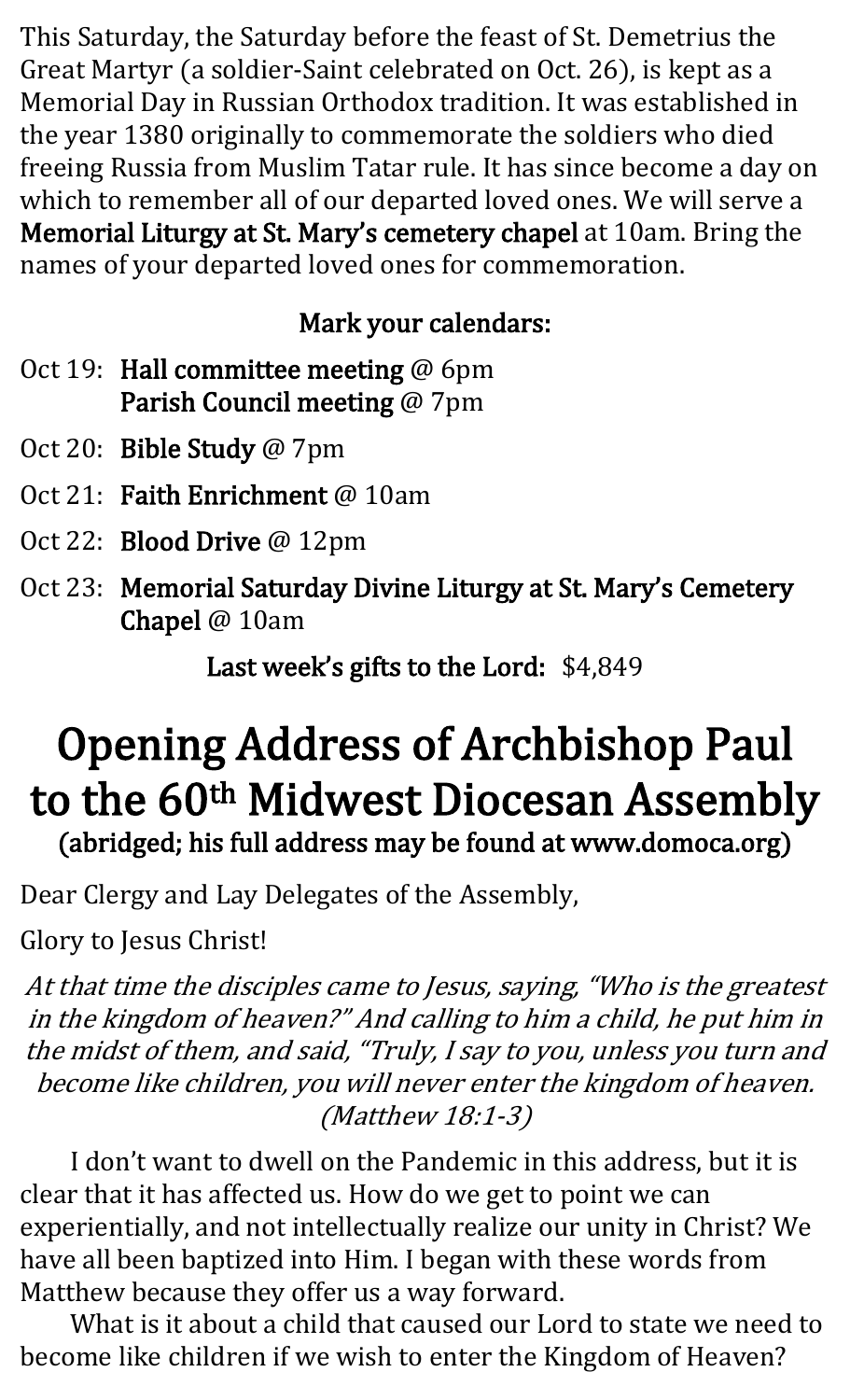First children know and do; as adults we think and perseverate. Children know who their parents are; especially if they have been raised in an environment of love. Once they come to know who mom and dad are, what usually happens when a child is in trouble? They run to mom or dad and seek their embrace. They don't need to think about it, they know and do.

Secondly children know that despite what up and down behaviors they exhibit that are part of being formed in Christ; they understand all that is good comes to them from those who created them. It reminds me of the words from Proverbs: "Trust in the Lord with all your heart, and lean not on your own understanding. In all your ways acknowledge him, and he will make straight your paths" (Proverbs 3:5-6). With all our learning and schooling, it seems like everyone has a better idea. The challenge for us is to trust in the Lord and lean not on our own understanding. Lord knows we seem to have a hard time trusting anything else these days. I also would ask we focus on two other issues in the coming year.

First, let us learn to be good listeners. I notice in some conversations I have had with people the tendency is to interrupt someone before they can finish their thought. Let us give ourselves over to completely listening to someone without thinking about what I may want to say. Let us learn to listen and not judge the content of what is said before we respond. Let us always seek to clarify what someone says by repeating what you or I hear to make sure we have listened and understood. Then we can respond and not react to what is said.

Finally, I want to reiterate what a priest recently said to his son and daughter in law at their recent wedding. He told them to "fill their house with prayer." Let us do the same driving away any enmity and discord from our hearts. Having said this I want to speak on some of the good things that are happening in our Diocese even with what has happened since March of 2020.

#### Growth during Pandemic

I would like to report that in a number of our parishes, there have been reports of increased growth even during this pandemic. People have been visiting our parishes in the last two years and many of those visitors have converted to the Faith. People are joining some of our churches in substantial numbers (5 or more). Whether wearing a mask or not, the work of the Church continues, it is not hindered. I wish I could be more specific on actual amounts. I base this on conversations I have had with clergy throughout the